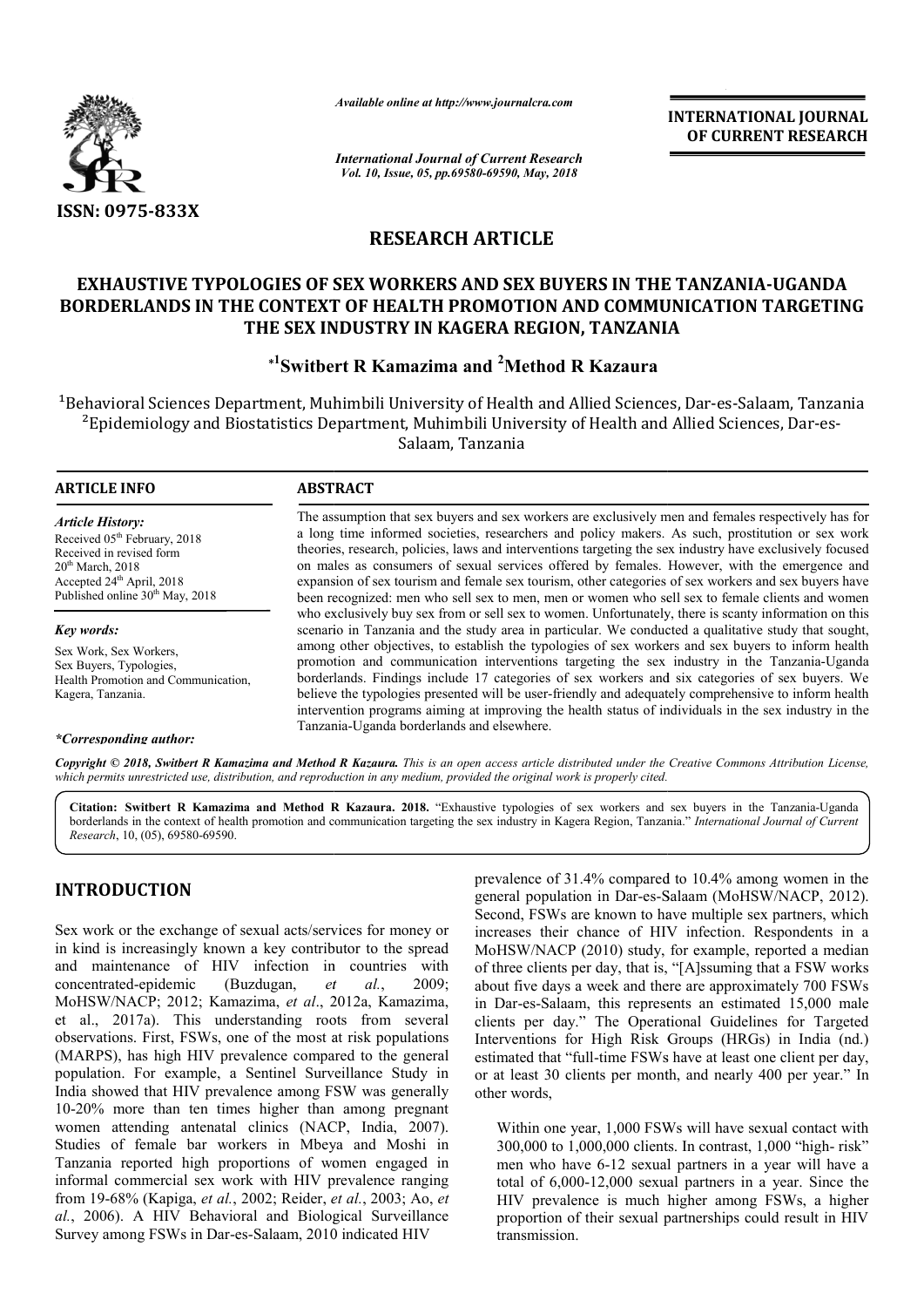Finally, several studies confirm that FSWs' clients are 'straight and moral' members of the society who, in turn, have at least one partner in the general population (Kamazima, *et al.*, 2012a). The NACP, India (nd.)'s Operational Guidelines for Targeted Interventions for High Risk Groups (HRGs) clearly states.

The broader transmission of HIV beyond these HRGs often occurs through their sexual partners, who also have lowerrisk sexual partners in the "general" population. For example, a client of a sex worker might also have a wife or other partner who is at risk of acquiring HIV from her higher-risk partner. Individuals who have sexual partners in the highest-risk groups and other partners are called a 'bridge population', because they form a transmission bridge from the HRG to the general population.

For sure, a combination of reported high HIV prevalence among FSWs, FSWs' risk behaviors including serving a number of clients (a day, a week, a month and a year), who also have lower-risk sexual partners in the general population testify the role FSWs play in the transmission and maintenance of HIV infection. In turn, this pattern of transmission calls for effective and efficient preventive interventions targeting lowering HIV prevalence among FSWs and slow transmission to the bridge population (NACP/NACO, India, 2006).

However, FSWs are not homogeneous. Researchers and intervention program implementers have applied different terms to different categories of sex workers including: 'sex work typology'; 'typology of sex work'; 'typologies of sex work'; 'sex work typologies'; 'sex work type'; 'type of sex work'; 'types of sex work' and 'form of sex work' (Buzdugan, *et al*., 2009). Scholars have suggested categories/typologies of FSWs that are fluid and vary with geographical area and time based on various criteria: Harcourt and Donovan (2005) identified 25 forms of prostitution (11 direct and 14 indirect) "according to worksite, principal mode of soliciting clients or sexual practices"; where they work (Fusch, 2013); primary client soliciting place (NACP/NACO, India, 2006) and HIV risk (Ramesh, *et al*., 2006). Other categories suggested are: indirect-primary, "who primarily solicit clients at their places of work, which are venues where facilitating sex work is their main purpose, for instance, massage parlors and bars"; indirect-secondary "who primarily solicit clients at their places of work, which are in non-sex work related industries, for example, agriculture and construction" and phone-based FSWs "who primarily solicit clients through phones" (Buzdugan, *et al*., 2009). Kamazima, *et al*. (2012b) used a combination of criteria and identified about 14 typologies in the city of Dar-es-Salaam and concluded that the forms and categories of FSWs would change with social, economic, political and international definitions and forces.

NACO, India (2007) noted that certain typologies, for example, the brothel- and lodge-based, tend to have higher numbers of clients than the home-based, 'thus have a higher risk profile, requiring special focus even within the category of female sex workers." A study on sex work typology and risk for HIV among FSWs in Southern India (Ramesh, *et al*., 2006) showed that the overall HIV prevalence among FSWs studied was 24% but ranged from 17% among the home-based to 27% among street-based and 37% among the brothel-based. Therefore, having the understanding of types (categories or typologies) of FSWs in the country or area in question has

been recognized important for HIV and AIDS research and intervention programs targeting the sex industry (MoHSW/NACP, 2012; Kamazima *et al*., 2012b; NACO, India, 2007). Informed by a traditional gendered assumption, societies, researchers and policy makers have understood and believed sex buyers and sex workers are exclusively men and females respectively. As a result, theories on prostitution or sex work, prostitution/sex work policies, laws and interventions targeting the sex industry have focused on males as consumers of sexual services offered by females. That is, males consume and females are consumed. However, with the emergence and expansion of sex tourism and female sex tourism, where (old) women from developed countries (mainly Europe and North America) travel to developing countries (Caribbean, New Zealand, Asia and Africa) to enjoy sex with indigenous males and females, other categories of sex workers and sex buyers have been recognized: men who sell sex to men, men or women who sell sex to female clients and women who exclusively buy sex from or sell sex to women. Relatively limited data exist on sexual relations between males and females from the north going south to buy sex. For example, studies of relationships between tourist males and local men have been conducted in India (Dandona, *et al.*, 2006), Kenya and Ethiopia (Mannava, *et al.*, 2013; Smith, *et al.*, 2015). Studies of relationships between female tourists and local males have been conducted in the Dominican Republic, Costa Rica, Indonesia, Greece, Caribbean and Cuba (Kingston, 2015). As Kingston (2015) correctly observed, results from these studies provide evidence on the existence and rising number of men who sell sex to men and women who buy sex from women and men, challenging the long-rooted understanding that men are the exclusive buyers of sex and

Question the assertions made that conveys the 'prostitute user' as 'a man.' In addition, this finding signals the incompleteness of data on men who buy sex as they exclude those who buy sex from fellow men and transgender individuals. Similarly, data on sex buyers and sex workers need to be handled with care as they exclude women who buy sex and women and men who sell sex to women. In turn, this understanding testifies the observation that 'sex industry is under-researched and hidden area ... What we know about it is merely a representation of a much broader picture.

Certainly, there is scanty data on the existence and characteristics of male sex workers and males and females who sell sex to women in Tanzania and in Kagera Region, in particular. Sanghi (2012) noted there is increasing evidence that sex tourism and female sex tourism are prevalent in Tanzania particularly in Unguja (Zanzibar) and Pemba. The development of sex tourism and studies on men who have sex with men [MSM], Ahaneky, *et al*., (2016), Mmbaga, *et al*., (2017) and Mmbaga, *et al*., 2018, for example, suggest the existence of men and women who sell sex to indigenous and tourist men. Similarly, the evidence that female sex tourism prevails in the country, hints on the existence of men and females selling sex to indigenous and tourist women.

In this paper we discuss about consenting adults who offer sexual services to other consenting adults. A prostitute or a sex worker (SW), therefore, is a consenting adult or liberated minor (woman or man) offering sexual services to other consenting adults or liberated minors. With this background in mind, we conducted a qualitative study on the Tanzania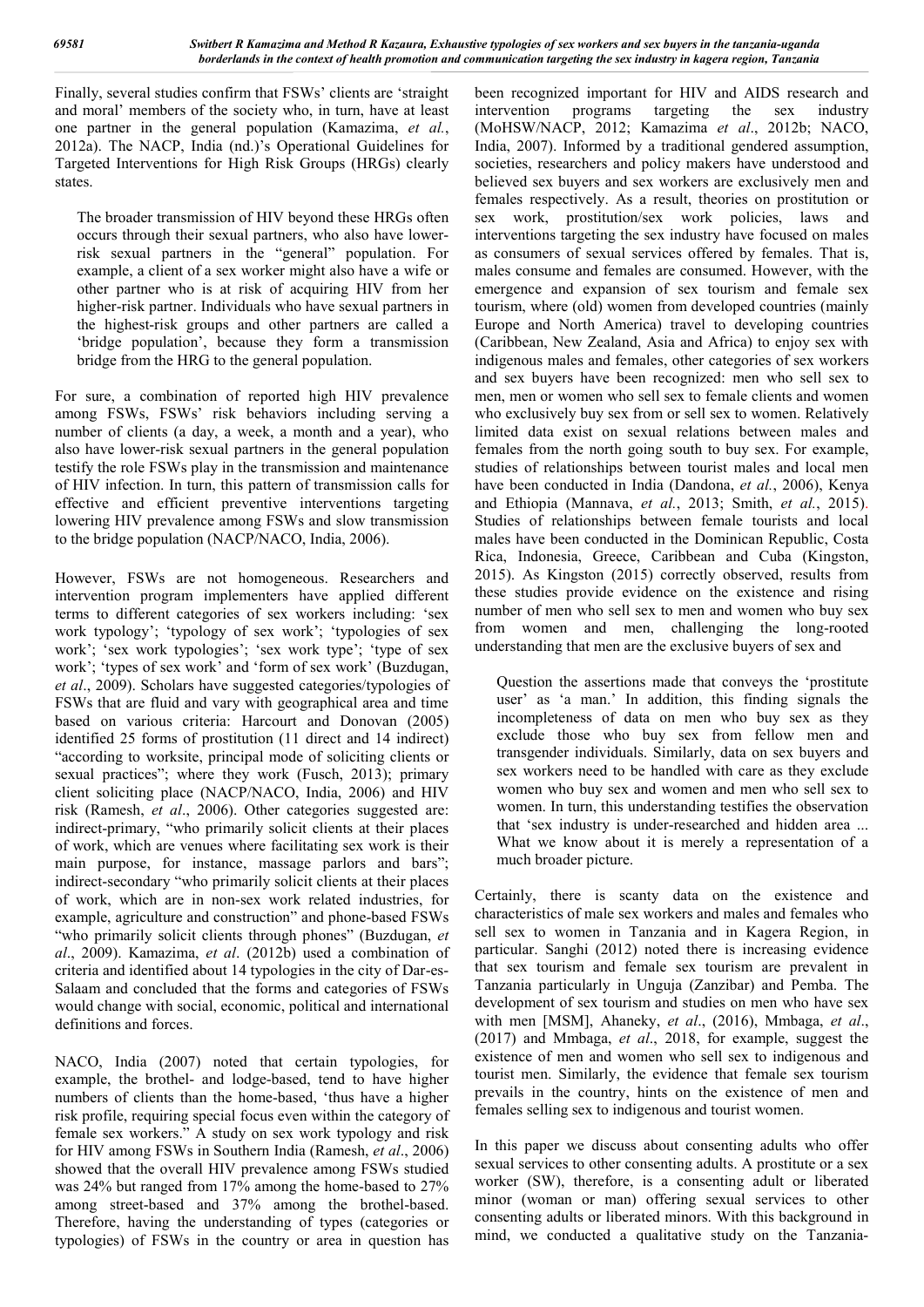Uganda border that sought, among other objectives, to establish the typologies of sex workers and sex buyers to inform health promotion and communication interventions targeting the sex industry in Bukoba Rural, Bukoba Urban, Missenyi and Kyerwa districts, Kagera Region, Tanzania. Sex work or the exchange of sexual acts/services for money or in kind is increasingly known a key contributor to the spread and maintenance of HIV infection in countries with concentratedepidemic (Buzdugan, *et al.*, 2009; MoHSW/NACP; 2012; Kamazima, *et al*., 2012a, Kamazima, et al., 2017a).

This understanding roots from several observations. First, FSWs, one of the most at risk populations (MARPS), has high HIV prevalence compared to the general population. For example, a Sentinel Surveillance Study in India showed that HIV prevalence among FSW was generally 10-20% more than ten times higher than among pregnant women attending antenatal clinics (NACP, India, 2007). Studies of female bar workers in Mbeya and Moshi in Tanzania reported high proportions of women engaged in informal commercial sex work with HIV prevalence ranging from 19-68% (Kapiga, *et al.*, 2002; Reider, *et al.*, 2003; Ao, *et al.*, 2006). A HIV Behavioral and Biological Surveillance Survey among FSWs in Dar-es-Salaam, 2010 indicated HIV prevalence of 31.4% compared to 10.4% among women in the general population in Dar-es-Salaam (MoHSW/NACP, 2012). Second, FSWs are known to have multiple sex partners, which increases their chance of HIV infection. Respondents in a MoHSW/NACP (2010) study, for example, reported a median of three clients per day, that is, "[A]ssuming that a FSW works about five days a week and there are approximately 700 FSWs in Dar-es-Salaam, this represents an estimated 15,000 male clients per day." The Operational Guidelines for Targeted Interventions for High Risk Groups (HRGs) in India (nd.) estimated that "full-time FSWs have at least one client per day, or at least 30 clients per month, and nearly 400 per year." In other words, Within one year, 1,000 FSWs will have sexual contact with 300,000 to 1,000,000 clients. In contrast, 1,000 "high- risk" men who have 6-12 sexual partners in a year will have a total of 6,000-12,000 sexual partners in a year. Since the HIV prevalence is much higher among FSWs, a higher proportion of their sexual partnerships could result in HIV transmission.

Finally, several studies confirm that FSWs' clients are 'straight and moral' members of the society who, in turn, have at least one partner in the general population (Kamazima, *et al.*, 2012a). The NACP, India (nd.)'s Operational Guidelines for Targeted Interventions for High Risk Groups (HRGs) clearly states. The broader transmission of HIV beyond these HRGs often occurs through their sexual partners, who also have lower-risk sexual partners in the "general" population. For example, a client of a sex worker might also have a wife or other partner who is at risk of acquiring HIV from her higherrisk partner. Individuals who have sexual partners in the highest-risk groups and other partners are called a 'bridge population', because they form a transmission bridge from the HRG to the general population. For sure, a combination of reported high HIV prevalence among FSWs, FSWs' risk behaviors including serving a number of clients (a day, a week, a month and a year), who also have lower-risk sexual partners in the general population testify the role FSWs play in the transmission and maintenance of HIV infection. In turn, this pattern of transmission calls for effective and efficient preventive interventions targeting lowering HIV prevalence among FSWs and slow transmission to the bridge population (NACP/NACO, India, 2006). However, FSWs are not

homogeneous. Researchers and intervention program implementers have applied different terms to different categories of sex workers including: 'sex work typology'; 'typology of sex work'; 'typologies of sex work'; 'sex work typologies'; 'sex work type'; 'type of sex work'; 'types of sex work' and 'form of sex work' (Buzdugan, *et al*., 2009). Scholars have suggested categories/typologies of FSWs that are fluid and vary with geographical area and time based on various criteria: Harcourt and Donovan (2005) identified 25 forms of prostitution (11 direct and 14 indirect) "according to worksite, principal mode of soliciting clients or sexual practices"; where they work (Fusch, 2013); primary client soliciting place (NACP/NACO, India, 2006) and HIV risk (Ramesh, *et al*., 200). Other categories suggested are: indirectprimary, "who primarily solicit clients at their places of work, which are venues where facilitating sex work is their main purpose, for instance, massage parlors and bars"; indirectsecondary "who primarily solicit clients at their places of work, which are in non-sex work related industries, for example, agriculture and construction" and phone-based FSWs "who primarily solicit clients through phones" (Buzdugan, *et al*., 2009). Kamazima, *et al*. (2012b) used a combination of criteria and identified about 14 typologies in the city of Dar-es-Salaam and concluded that the forms and categories of FSWs would change with social, economic, political and international definitions and forces. NACO, India (2007) noted that certain typologies, for example, the brothel- and lodge-based, tend to have higher numbers of clients than the home-based, 'thus have a higher risk profile, requiring special focus even within the category of female sex workers." A study on sex work typology and risk for HIV among FSWs in Southern India (Ramesh, *et al*., 2006) showed that the overall HIV prevalence among FSWs studied was 24% but ranged from 17% among the home-based to 27% among street-based and 37% among the brothel-based. Therefore, having the understanding of types (categories or typologies) of FSWs in the country or area in question has been recognized important for HIV and AIDS research and intervention programs targeting the sex industry (MoHSW/NACP, 2012; Kamazima *et al*., 2012b; NACO, India, 2007).

Informed by a traditional gendered assumption, societies, researchers and policy makers have understood and believed sex buyers and sex workers are exclusively men and females respectively. As a result, theories on prostitution or sex work, prostitution/sex work policies, laws and interventions targeting the sex industry have focused on males as consumers of sexual services offered by females. That is, males consume and females are consumed. However, with the emergence and expansion of sex tourism and female sex tourism, where (old) women from developed countries (mainly Europe and North America) travel to developing countries (Caribbean, New Zealand, Asia and Africa) to enjoy sex with indigenous males and females, other categories of sex workers and sex buyers have been recognized: men who sell sex to men, men or women who sell sex to female clients and women who exclusively buy sex from or sell sex to women. Relatively limited data exist on sexual relations between males and females from the north going south to buy sex. For example, studies of relationships between tourist males and local men have been conducted in India (Dandona, *et al.*, 2006), Kenya and Ethiopia (Mannava, *et al.*, 2013; Smith, *et al.*, 2015). Studies of relationships between female tourists and local males have been conducted in the Dominican Republic, Costa Rica, Indonesia, Greece, Caribbean and Cuba (Kingston,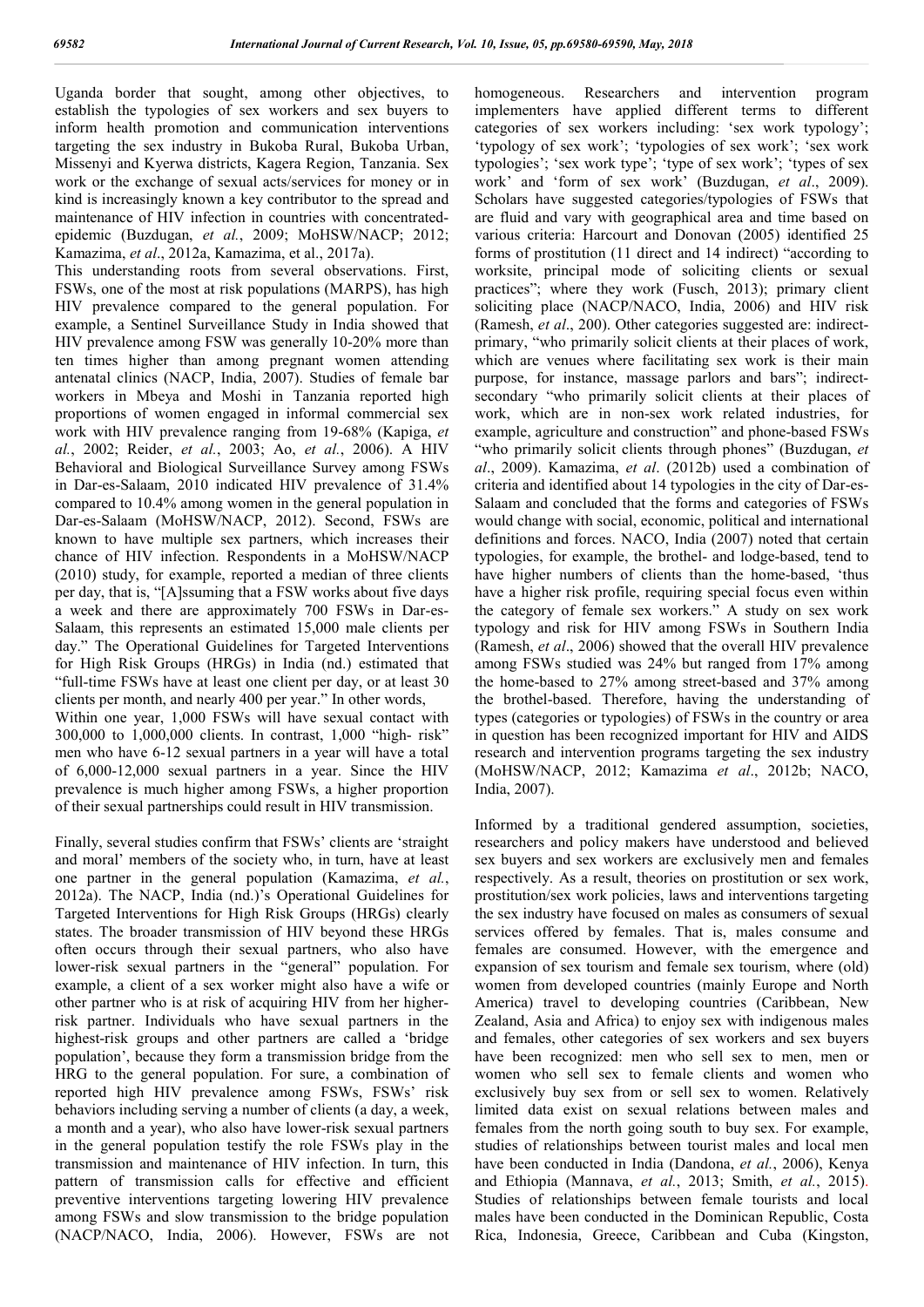2015). As Kingston (2015) correctly observed, results from these studies provide evidence on the existence and rising number of men who sell sex to men and women who buy sex from women and men, challenging the long-rooted understanding that men are the exclusive buyers of sex and, Question the assertions made that conveys the 'prostitute user' as 'a man.' In addition, this finding signals the incompleteness of data on men who buy sex as they exclude those who buy sex from fellow men and transgender individuals. Similarly, data on sex buyers and sex workers need to be handled with care as they exclude women who buy sex and women and men who sell sex to women. In turn, this understanding testifies the observation that 'sex industry is under-researched and hidden area ... What we know about it is merely a representation of a much broader picture.' Certainly, there is scanty data on the existence and characteristics of male sex workers and males and females who sell sex to women in Tanzania and in Kagera Region, in particular. Sanghi (2012) noted there is increasing evidence that sex tourism and female sex tourism are prevalent in Tanzania particularly in Unguja (Zanzibar) and Pemba. The development of sex tourism and studies on men who have sex with men [MSM], Ahaneky, *et al*., (2016), Mmbaga, *et al*., (2017) and Mmbaga, *et al*., 2018, for example, suggest the existence of men and women who sell sex to indigenous and tourist men. Similarly, the evidence that female sex tourism prevails in the country, hints on the existence of men and females selling sex to indigenous and tourist women. In this paper we discuss about consenting adults who offer sexual services to other consenting adults. A prostitute or a sex worker (SW), therefore, is a consenting adult or liberated minor (woman or man) offering sexual services to other consenting adults or liberated minors. With this background in mind, we conducted a qualitative study on the Tanzania-Uganda border that sought, among other objectives, to establish the typologies of sex workers and sex buyers to inform health promotion and communication interventions targeting the sex industry in Bukoba Rural, Bukoba Urban, Missenyi and Kyerwa districts, Kagera Region, Tanzania.

**Streetwalkers:** Observed and reported to have ages ranging from 10 (mainly street children) to late twenties. However, one informant reported, "some are as young as eight or nine" (II, Bukoba Urban, February 10, 2018). They are aggressive and walk along selected streets/areas, for example, Uswahilini and Bus Stand (Bukoba Town) and long distance truck parking areas (Mutukula and Bunazi) soliciting clients. We observed them standing close to two guest houses in Uswahilini area with men standing close to them and some talking. An official interviewed in Bukoba Rural observed "this group has surfaced in the past three of four years … However, their numbers has increased following operation '*uvuvi haramu*' [illegal fishing] going on in Lake Victoria" (II, Bukoba Rural, January 12, 2018). A Streetwalker interviewed in Bukoba informed "on lucky days I may serve up to 4 clients … charging TShs 2000 to 5000 per shot depending on client's status and more than TShs 5000 for the night … However, the police make our business difficult" (II, Bukoba Rural, January 12, 2018). We observed streetwalkers working till around 11 pm on weekdays and well early morning on weekends [at Night clubs].

**Semi-streetwalkers:** In the absence of a better term, we call this group 'semi-streetwalkers' because they sit at hot spots like along streets, bus stand and long distance truck parks; wrapped in *Khanga* or *Vitenge* and carrying (plastic) bags pretending to be travelers as camouflage from the police on

patrol. They are older women compared to the streetwalker and less aggressive but reported to have more bargaining power than many of the streetwalkers. Our informant in Bukoba noted, "[T]his is another new group of sex workers in town … Majority are those who run from the fishing camps in the lake" (II, Bukoba Rural, January 12, 2018).

**Service-based:** Our key informants observed this is the largest group of FSWs in their areas. It included women in the formal and informal sectors using their workplaces such as bars, local brew bars in rural areas, offices, restaurants, shops, hotels, booking offices, health facilities and markets to solicit clients. They are women of mixed ages and relatively expensive compared to the streetwalkers and semi-streetwalkers depending on the nature of service provide. For example, it was reported that a barmaid in her thirties would be less expensive compared to a girl working on front desk in certain office (II, Bukoba Urban, February 10, 2018).

**Freelance:** These are women and girls reported to have formal employment, higher learning institutions students and married women mainly soliciting clients at social events, bars, workplaces, learning campuses/hostels or wherever they have chance to catch their 'prey'. On key informant in Missenyi reported "these women are mostly independent and can afford visiting expensive hotels without being suspected FWs … They are selective, choosing whom to have sex with and expensive [in terms of what they eat, drink and service charges]" (II, Missenyi, December 27, 2017).

**Brothel-based:** We observed women of mixed ages in brothels at the fishing camps in Bukoba Rural and Missenyi districts. However, our key informants reported they exist at similar spaces in Muleba and Kyerwa. A brothel-based FSW at a fishing camp in Bukoba Rural reported.

We used to have good time here before the government disrupted our business … The fishermen [main clients] have run away; those you see around have no money to pay for our services ... We serve some on credit … We used to charge TShs 2000 to 4000 per shot and TShs 5000 plus per night depending on season or in kind [fish, clothes, security or food] … The males used to save us as husbands from authority roundups [village leaders and police] … Some of my colleagues have left for Bukoba, Muleba and Mutukula because they could not afford living costs without adequate business … If the situation remains this way, I may also leave soon (II, Bukoba Rural, February 5, 2018).

One key informant in Bukoba town observed,

This group of women has gone underground due to police roundups and the former RC's [Regional Commissioner's] intention to end prostitution in this town [as a response to HIV and AIDS] … They are hard to reach … Majority are operating from their rented rooms not brothels … It would take time for a stranger to identify then as FSWs … They present themselves as other independent women (II, Bukoba Urban, February 10, 2018).

Yet another informant had a different opinion that,

No one can end brothel-based prostitution in Bukoba town … It has long history and more and more women are undertaking this business … For me, what has changed is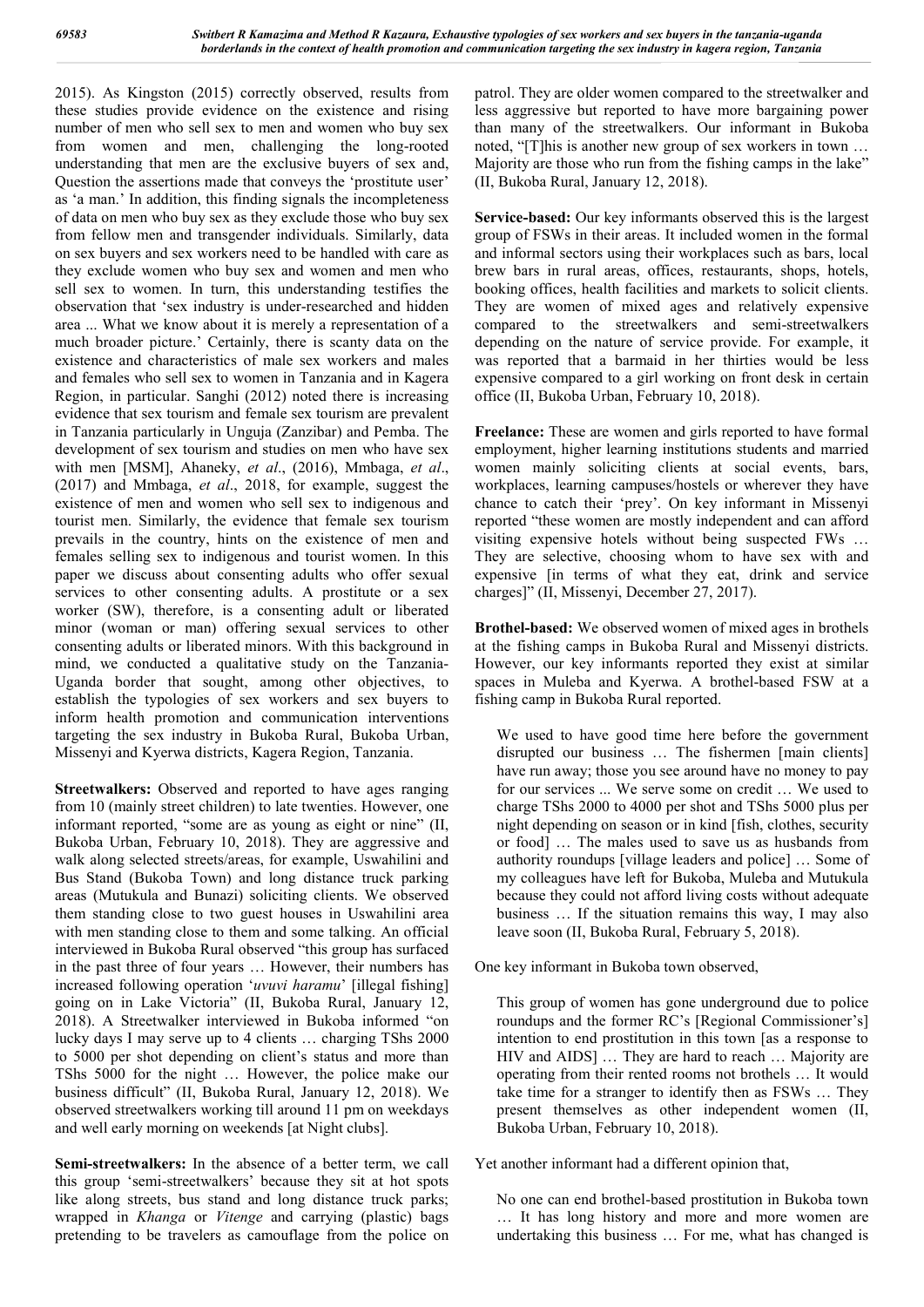the way they operate … from a traditional one of renting rooms in wrecked back-houses, [in the evening] lining up in front of their rooms dressed in one *khanga* with *vibatari* [small oil lamps] and struggling for clients throughout the night … They now live in descent houses [rented or owned] … Some houses or rooms are self-contained and with electricity and water supply ... They use phones to invite clients in at convenient times presenting as normal visitors … All this makes members of the community and the town authorities celebrate 'they have eliminated them' … NO! You need to know their [brothel-based FSWs] new operating styles and the manner in which they conduct their business … I can show you [the researchers] some of these places if you want (II, Bukoba Urban, February 10, 2018).

**Food vendors:** We observed the presence of female food vendors in all urban, semi-urban and rural areas, fishing camps and at some road and building construction camps in the study area. Observations and data from interviews at a fishing camp in Bukoba Rural revealed that majority of female food vendors prostitute to supplement their income. Other informants reported that female food vendors 'employ' young, innocent and beautiful girls to attract customers whom they may end up having sex with to get additional income and secure sleeping places on some nights [especially when *mama* has a sleeping over client] (IIs, Kagera, 2017/18).

**Home-based:** Our informants reported on older women prostituting from their owned or rented rooms or houses. These women were reported soliciting clients [mainly old men] in bars, at social events, through friends or through personal contacts mainly via the phones. They serve their clients at their homes, in guest houses; hotels, vehicles, client's home or any other pre-arranged premises.

**Poor women in rural areas:** Poor women in rural areas in mixed ages, single, divorced or married were reported prostituting to make ends meet. They solicit clients mainly in local brew bars, at social events or on village streets and serve them mainly in farms, bushes or abandoned buildings and usually during the night and in darkness. Payment is often in kind or as low as TShs 2000 per shot or in kind. Their important clients include local men, businessmen and village visitors willing to pay in cash or in kind.

**Drug and alcohol addicts:** Although reported to be quite underground, our informants reported on women and girls who prostitute in order to buy or in exchange for drug particularly in Mutukula and Bukoba towns. According to an informant businessman interviewed in Bukoba town confirmed, "Women who have recently invaded Bukoba and Mutukula towns from the fishing camps are leading in this group ... the majority use [illegal] alcohol, marijuana and very few drugs" (II, Bukoba town, February 5, 2018). Their clients include fellow male alcohol and drug addicts or low status men willing to pay as low as TShs 500 per shot or in kind [drugs or alcohol].

**Female migrants:** This category of FSWs was reported only in Missenyi where an informant recalled, "In 2007 or 2008, there was a boom of long distance truck operators in Mutukula … Prostitutes in all ages from all over Kagera, Uganda, Rwanda and Burundi flocked to this place for business … They mainly targeted nonresident men … Costs of living shot up … They disappeared as the number of potential clients declined" (II, Missenyi, January 8, 2018).

**Escorts:** Describing this category of FSWs in Kagera, a Streetwalker interviewed in Bukoba informed,

Any woman and FSW from all categories could provide escort to clients like businessmen, visitors, bus and truck operators … They travel with clients within the region [Kagera], country [Tanzania] or beyond borders to Uganda, South Sudan, Rwanda, Burundi or Zambia … I once had a chance to escort a truck driver to [South] Sudan … It was fun … I made good money … He bought me expensive materials all the way that I would have not thought of buying [laughing] … I long for such a trip to Zambia … I am told there is good life in that country … Have you [researcher] ever been there? (II, Bukoba Rural, January 12, 2018).

**Women in construction, agricultural camps, factories and manufacturing:** We observed a number of women laboring in construction, factories, manufacturing and on plantations, whom our informants reported prostituting to supplement their income, safeguarding their jobs or for security. Referring to women employed on sugar plantations in that district, one informant observed, "Some of these women come from very far … Even outside Kagera [Region] … They are paid low salaries, not paid on time or not paid at all … So they prostitute to men in or outside the camps for additional income or security … Sometimes, they prostitute to the supervisors to safeguard their jobs (II, Missenyi, February 4, 2018). An informant born in Muleba district interviewed in Bukoba Rural district informed, "the situation is similar to women in any camp be it road construction, building construction, mining or agriculture" (II, Bukoba Rural, January 10, 2017). An informant interviewed in Bukoba reported that "Women in most of the factories and manufacturing industries in Bukoba and Kagera in general prostitute to supplement their income or safeguard their jobs" (II, Bukoba Urban, February 5, 2018).

**Women selling sex exclusively to women:** Our clients in Bukoba town reported on two women who have sex or sell sex exclusively to women and reported frequenting high status bars and hotels. However, one informant observed that "this type of prostitution is still quite underground in our town … I am afraid the two women reported are not *Bahaya* [not Kagera indigenous women] … May be they have come from other regions or outside the country … You [researchers] may need more time to study this group" (II, Bukoba Urban, February 10, 2018).

**Women selling sex to both men and women:** Discussing the question whether this group of sex workers exists in Kagera, one study participant in Bukoba town replied, "as I have told you, as there are men who sell sex to both men and women, there are women selling sex to both men and women, … That is how they make good money and make good living" (II, Bukoba Urban, February 5, 2018).

#### **Men who sell sex**

**Young boys to mid aged men selling sex to women:** Our informants reported that "usually it is the women who hunt for young boys and aged men for sex … However, those [boys and old men] accustomed to this type of prostitution go out hunting for such women … if there are women hunting for men and pay them for sex; then this group exists …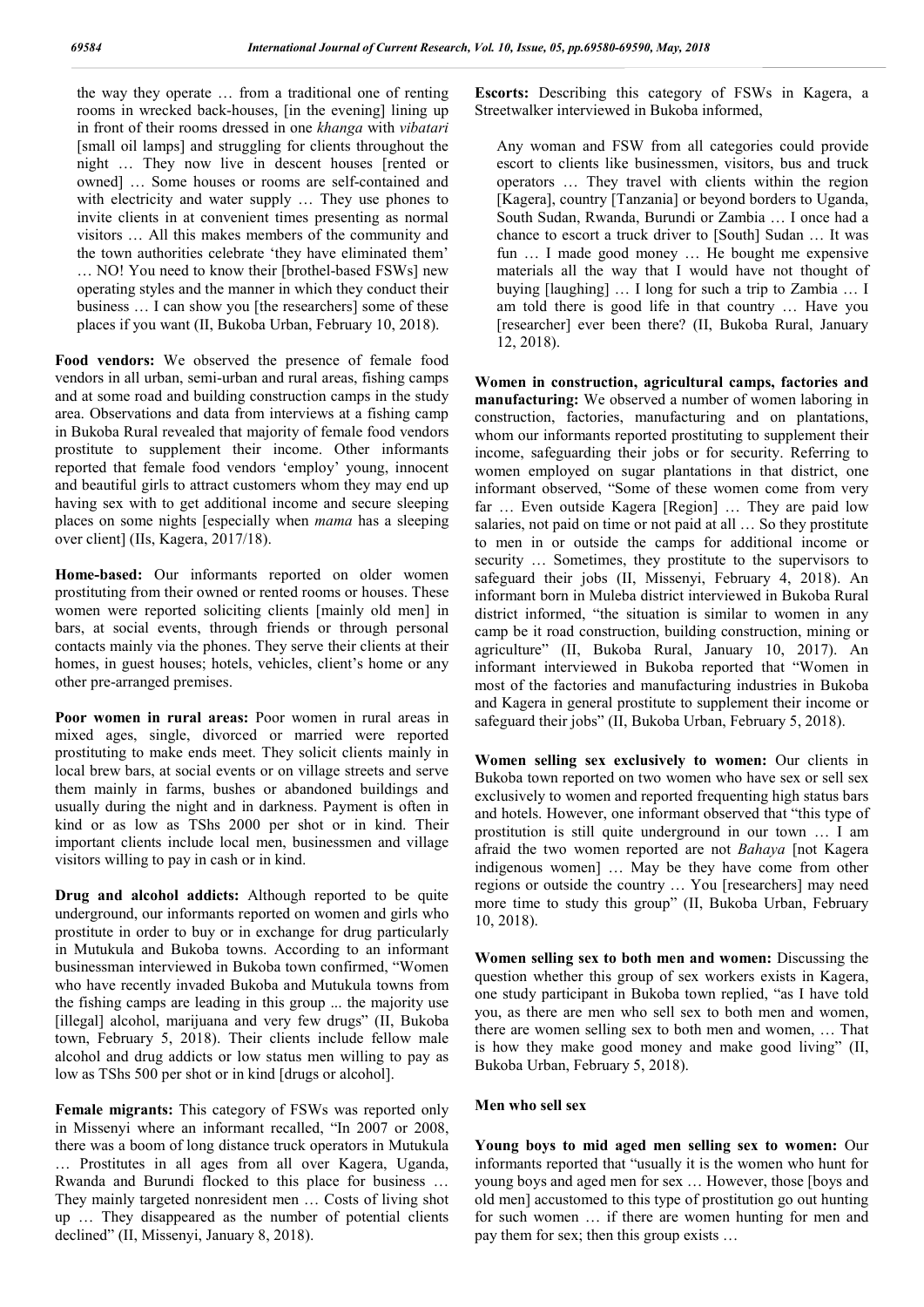| Category                      |                              | <b>Description</b>                                                                                     | <b>Client Meeting</b>                                                                                                                                | <b>Sex offering places</b>                                                                          | Charge/fee arrangement                                                                                                                                   | Av. # clients per working                                                                          | <b>Types of Clients</b>                                                                           |  |  |
|-------------------------------|------------------------------|--------------------------------------------------------------------------------------------------------|------------------------------------------------------------------------------------------------------------------------------------------------------|-----------------------------------------------------------------------------------------------------|----------------------------------------------------------------------------------------------------------------------------------------------------------|----------------------------------------------------------------------------------------------------|---------------------------------------------------------------------------------------------------|--|--|
|                               |                              |                                                                                                        | places/soliciting mode                                                                                                                               |                                                                                                     |                                                                                                                                                          | dav                                                                                                | (Sex buvers)                                                                                      |  |  |
| A.Females who sell sex (FSWs) |                              |                                                                                                        |                                                                                                                                                      |                                                                                                     |                                                                                                                                                          |                                                                                                    |                                                                                                   |  |  |
|                               | Streetwalkers.               | Young<br>aged<br>$13 - 25$<br>between<br>years.                                                        | Aggressive along streets,<br>bus stand and long<br>distance truck vehicles<br>parks.                                                                 | In cheap guest houses, dark<br>streets.<br>open<br>spaces,<br>trucks/vehicles.<br>client's<br>home. | Depends on the day, ranging<br>between $1,500$ to $5,000$ per shot<br>and 5,000 plus for overnight<br>service.                                           | Not quite clear but ranges<br>between 2-5 per<br>night<br>depending on the day and<br>girl's luck. | Unsorted but mainly in<br>the low status, taxi<br>drivers, visitors and<br>students.              |  |  |
| 2                             | Semi-streetwalkers.          | Old 25 years plus.                                                                                     | Along streets, bus stand<br>and<br>long<br>distance<br>truck/vehicles<br>parks;<br>carry bags pretending<br>travelling.                              | In cheap guest houses;<br>vehicles, some dark streets,<br>client's home.                            | 2000-5000 per shot and 5000<br>plus for overnight service.                                                                                               | 1-3 depending on female's<br>luck and the day.                                                     | Unsorted but mainly in<br>the low status, long<br>distance vehicle/taxi<br>drivers and travelers. |  |  |
| 3                             | Service-based.               | Mixed<br>ages<br>depending<br>on<br>nature of service<br>rendered.                                     | respective<br>work<br>At<br>offices,<br>places: bars,<br>shops,<br>restaurants,<br>hotels, booking offices<br>and local brew bars in<br>rural areas. | In cheap guest houses;<br>hotels, vehicles, some dark<br>streets, client's home.                    | 5000-10,000 per shot and 10,000<br>plus for overnight service.<br>Again, depending woman's<br>status and client's willingness to<br>pay or satisfaction. | Mainly one per night due to<br>work schedule.                                                      | from<br>low<br>Ranges<br>status to high class<br>depending on nature of<br>workplace.             |  |  |
| $\overline{4}$                | Freelance.                   | With<br>formal<br>employment,<br>higher learning<br>institutions.<br>students<br>and<br>married women. | Social<br>events.<br>workplaces.<br>learning<br>campuses/hostels.                                                                                    | houses;<br>Guest<br>hotels,<br>vehicles, client's home.                                             | Not captured but depends on<br>female's status and client's<br>willingness to pay.                                                                       | 1 or 2 depending on work<br>schedule and money needed.                                             | Range from low status<br>high<br>to<br>class<br>depending on status of<br>the FSW.                |  |  |
| 5                             | Brothel-based.               | Young and old<br>women in fishing<br>camps.                                                            | At the fishing camps.                                                                                                                                | In a brothel, rarely in<br>clients' rooms.                                                          | 2000 to 4000 per shot and 5000<br>plus per night depending on<br>season or in kind.                                                                      | 2-5 depending on season.                                                                           | Local or visiting men.                                                                            |  |  |
| 6                             | Food vendors.                | Young and old<br>women in fishing<br>and construction<br>camps.                                        | At the<br>fishing<br><sub>or</sub><br>construction camps.                                                                                            | Client's home, her room, at<br>the shore or dark spaces.                                            | 2000 to 4000 per shot and 5000<br>plus per night depending on<br>season or in kind.                                                                      | 1-2 depending on schedule<br>and season.                                                           | Men from the camp or<br>visitors.                                                                 |  |  |
| $\overline{7}$                | Home-based.                  | Older women in<br>owned or rented<br>rooms/houses.                                                     | Bars, social events or<br>friends<br>through<br><sub>or</sub><br>phone.                                                                              | Her home, guest houses;<br>hotels, vehicles, client's<br>home.                                      | Not captured but depends on<br>type of client, time in<br>relationship and client's status;<br>payment could be in kind.                                 | 1-4 depending on the day and<br>clients' availability.                                             | Mainly<br>local<br>males<br>willing<br>to<br>pay,<br>businessmen.<br>truck/bus/taxi drivers.      |  |  |
| 8                             | Poor rural women.            | Mixed<br>ages,<br>single,<br>divorced<br>or married.                                                   | Bars, social events or<br>village streets.                                                                                                           | bushes<br>farms.<br><sub>or</sub><br>In<br>abandoned buildings.                                     | Usually in kind or as low as<br>2000 per shot.                                                                                                           | 1-2 depending on the area and<br>event.                                                            | Mainly local men and<br>businessmen willing to<br>pay in cash or in kind.                         |  |  |
| 9                             | Drug and alcohol<br>addicts. | In mid ages.                                                                                           | Vijiweni, bars.                                                                                                                                      | In cheap guest houses;<br>vehicles, some dark streets,<br>client's home.                            | May be as low as 500 per shot<br>depending on need for money.                                                                                            | Unknown.                                                                                           | Fellow male addicts or<br>status<br>low<br>males<br>willing to pay.                               |  |  |
| 10                            | Female migrants.             | Teens and mid-<br>aged.                                                                                | possible<br>Any<br>angle,<br>hotspots.                                                                                                               | In cheap guest houses;<br>vehicles, some dark streets,<br>client's home.                            | Unknown<br>but<br>considered<br>depending on need and client's<br>willingness.                                                                           | Unknown.                                                                                           | Mainly non-resident,<br>local men.                                                                |  |  |

|  |  |  |  | Table 1. The current typology of sex workers in four Tanzania-Uganda border districts, Kagera Region, Tanzania |  |  |  |  |  |  |  |
|--|--|--|--|----------------------------------------------------------------------------------------------------------------|--|--|--|--|--|--|--|
|--|--|--|--|----------------------------------------------------------------------------------------------------------------|--|--|--|--|--|--|--|

Continue ……………..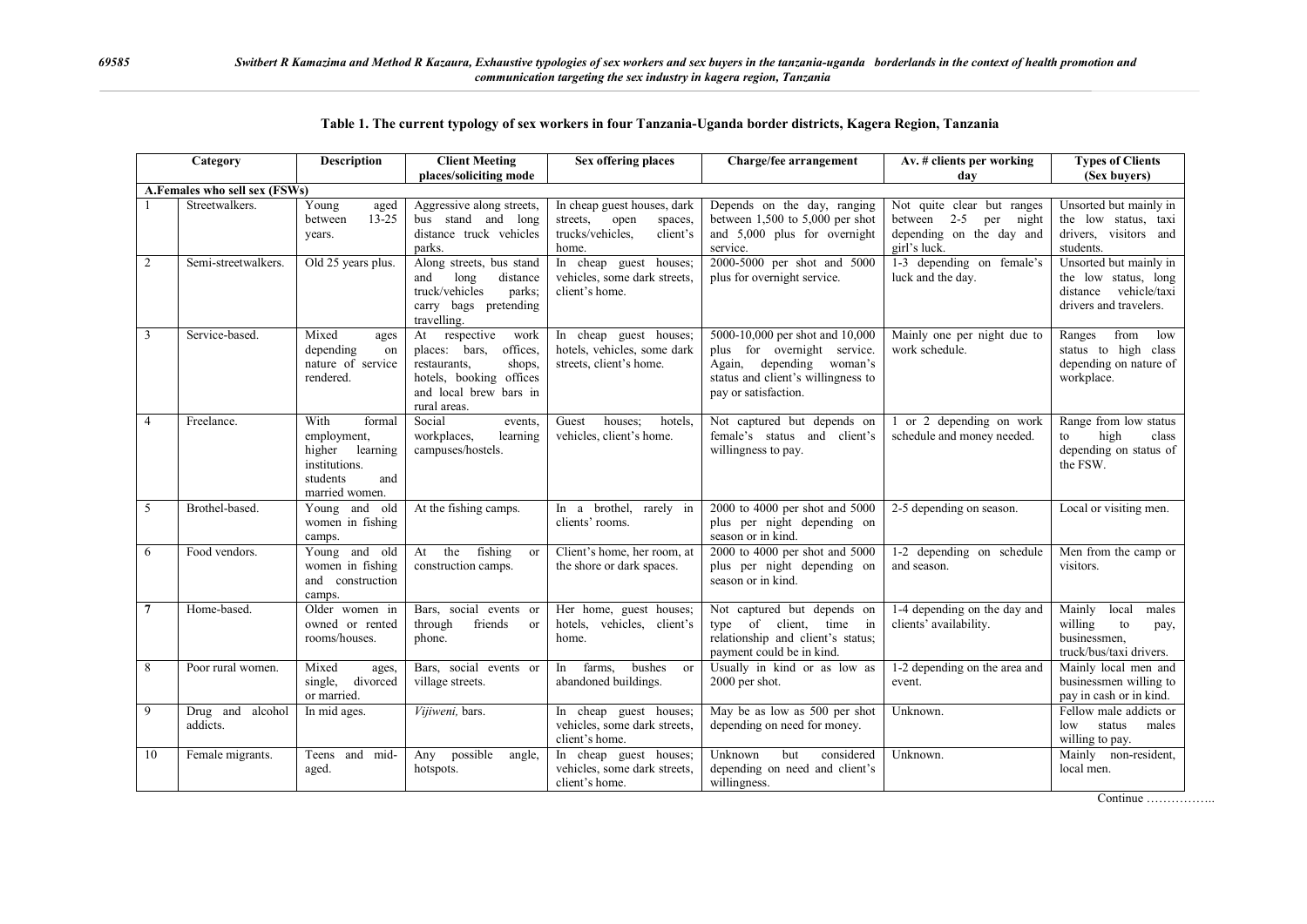|    | Escorts.                          | Mixed ages. depending on            | Mainly<br>through<br>Unsorted.     | Pre-arranged<br>places<br>or  | Transport, care, drinks, food and | 1 at a time; though may have    | Tanzanians or foreign men. |
|----|-----------------------------------|-------------------------------------|------------------------------------|-------------------------------|-----------------------------------|---------------------------------|----------------------------|
|    |                                   | client's choice. From any           | previous contacts or friends.      | within the<br>client's home   | gifts (material goods or money).  | short time client(s) during the |                            |
|    |                                   | category, go with client            |                                    | region, country or beyond     |                                   | trip.                           |                            |
|    |                                   | within the region, country          |                                    | borders.                      |                                   |                                 |                            |
|    |                                   | or beyond borders.                  |                                    |                               |                                   |                                 |                            |
|    |                                   | Women in construction, agricultural | In and outside the camps.          | In farms, bushes, their homes | May be as low as 2000 per shot    | Unknown but could stick to      | Men in and outside the     |
|    |                                   | camps, factories and manufacturing. |                                    | or abandoned buildings.       | or in kind.                       | one man at a time.              | camps willing to pay in    |
|    |                                   |                                     |                                    |                               |                                   |                                 | cash or kind.              |
| 13 | Women                             | selling sex exclusively to          | Not known, but through friends     | At her home, client's home    | Not reported.                     | Unknown but could stick to      | Unsorted but women of      |
|    | women.                            |                                     | observed behaviors and             | or any arranged place.        |                                   | one man at a time.              | high status, wealthier.    |
|    |                                   |                                     | characteristics known to them.     |                               |                                   |                                 |                            |
| 14 | Women selling sex to both men and |                                     | Not known, but through friends     | Cheap guest houses; vehicles, | known for women but<br><b>Not</b> | Unknown.                        | Women and men in all       |
|    | women.                            |                                     | observed behaviors and<br>$\alpha$ | some dark streets, client's   | depends on FSW's category and     |                                 | ages depending on choice   |
|    |                                   |                                     | characteristics known to them.     | home, hotels or arranged      | client's satisfaction.            |                                 | and money needed.          |
|    |                                   |                                     |                                    | places.                       |                                   |                                 |                            |
|    | A.Men who sell sex (MSWs)         |                                     |                                    |                               |                                   |                                 |                            |
| 15 |                                   | Young boys, mid aged and old men    | Streets, bars, night clubs and     | Cheap guest houses; vehicles, | Not captured.                     | Unknown.                        | From fellow young boys to  |
|    | selling sex to women.             |                                     | working places or<br>through       | some dark streets, client's   |                                   |                                 | aged men.                  |
|    |                                   |                                     | friends/contacts                   | home or hotels.               |                                   |                                 |                            |
| 16 |                                   | Young boys, mid aged and old men    | Not known, but through friends     | client's<br>Unknown but at    | Unknown.                          | Unknown.                        | Men in all ages.           |
|    | selling sex to men.               |                                     | or observed behaviors and          | home, guest house, hotels,    |                                   |                                 |                            |
|    |                                   |                                     | characteristics known to them.     | streets or arranged places.   |                                   |                                 |                            |
| 17 |                                   | Young boys, mid aged and old men    | Not known, but through friends     | Unknown but at client's       | Unknown.                          | Unknown.                        | women in all<br>Men<br>and |
|    |                                   | selling sex to both men and women.  | or observed behaviors and          | home, guest house, hotels,    |                                   |                                 | ages.                      |
|    |                                   |                                     | characteristics known to them.     | streets or arranged places.   |                                   |                                 |                            |

### **Table 2. The current typology of sex buyers in four Tanzania-Uganda border districts, Kagera Region, Tanzania**

|                      | Category/Description                | Client Meeting places/soliciting   | Sex receiving places         | Charge/fee arrangement             | Av. $\#$ clients per working | Types of Clients                 |  |
|----------------------|-------------------------------------|------------------------------------|------------------------------|------------------------------------|------------------------------|----------------------------------|--|
|                      |                                     |                                    |                              |                                    |                              |                                  |  |
|                      |                                     | mode                               |                              |                                    | dav                          | (Sex workers)                    |  |
| A. Men who buy sex   |                                     |                                    |                              |                                    |                              |                                  |  |
|                      | Men who buy sex exclusively from    | Brothels, homes, bars streets and  | Brothels.<br>homes,<br>guest | Depends on FSW's category,         | Unknown.                     | Women of all ages and categories |  |
|                      | women.                              | other hotspots.                    | houses, hotels man's home.   | client's ability and satisfaction. |                              | depending<br>choice<br>on<br>and |  |
|                      |                                     |                                    |                              |                                    |                              | availability.                    |  |
|                      | Men who buy sex exclusively from    | Unknown but personal contacts or   | Unknown.                     | Unknown.                           | Unknown.                     | Men of all ages depending on     |  |
|                      | men.                                | friends.                           |                              |                                    |                              | choice and availability.         |  |
|                      | Men who buy sex from both men and   | Unknown for men but Brothels,      | Brothels,<br>homes,<br>guest | Unknown for men but depends on     | Unknown.                     | Women and men of all ages and    |  |
|                      | women.                              | homes, bars streets and other      | houses, hotels man's home    | FSW's category, client's ability   |                              | categories depending on choice   |  |
|                      |                                     | hotspots for women.                | or any arranged place.       | and satisfaction.                  |                              | and availability.                |  |
| B. Women who buy sex |                                     |                                    |                              |                                    |                              |                                  |  |
|                      | Employed, businesswomen, wealthier  | Workplaces, bars, social events,   | At her home, client's home   | captured<br>but<br>reported<br>Not | Mainly sticks to one at a    | Mainly young men.                |  |
|                      | women, single or widowed paying men | friends/contacts, night<br>through | or other arranged places.    | depending on relationship and      | time.                        |                                  |  |
|                      | for sexual services.                | clubs.                             |                              | services rendered or in kind.      |                              |                                  |  |
| 5                    | Women who buy sex exclusively from  | Not known, but through friends or  | At her home, client's home   | captured<br>but<br>reported<br>Not | Mainly sticks to one at a    | Women of all ages depending on   |  |
|                      | women.                              | behaviors<br>observed<br>and       | or other arranged places.    | depending on relationship and      | time.                        | sex orientation.                 |  |
|                      |                                     | characteristics known to them.     |                              | services rendered or in kind.      |                              |                                  |  |
| 6                    | Women who buy sex from both men     | Not known, but through friends or  | At her home, client's home   | captured<br>reported<br>but<br>Not | Unknown.                     | Women and men of all ages and    |  |
|                      | and women.                          | behaviors<br>observed<br>and       | or other arranged places.    | relationship and<br>depending on   |                              | categories depending on choice   |  |
|                      |                                     | characteristics known to them.     |                              | services rendered or in kind.      |                              | and availability.                |  |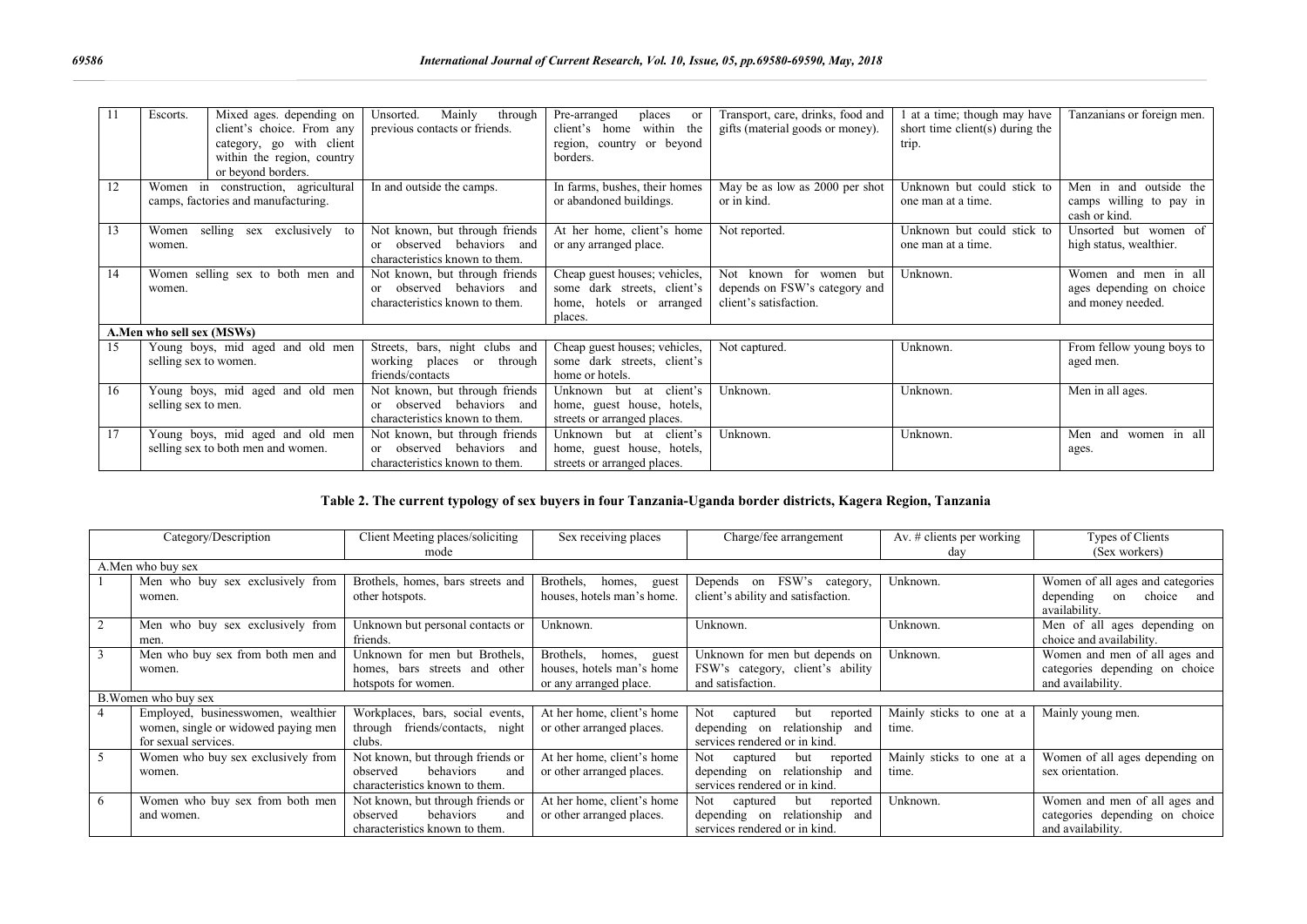This type of prostitution has not very much surfaced in this town but it is quietly practiced … I think they identify each other based on behaviors and characteristics known to themselves (II, Bukoba Urban, February 10, 2018).

**Young boys to mid aged men selling sex to men:** One of our informant interviewed in Bukoba town had an opinion that, "[h]omosexuality has virtually existed in all societies from time immemorial … *Buhaya* is no exception … The problem is that our societies make it a taboo, immoral and against human nature … Hence, practiced in great secret … Men having sex with men may be few but do exist in our society" (II, Bukoba Urban, February 10, 2018). Yet another informant observed, "[w]ith the influence of globalization and uncontrolled access to pornography, homosexuality is on the rise in our communities" (II, Missenyi, February 4, 2018).

**Young boys to mid aged men selling sex to both men and women:** Responding to a question whether this group of sex workers exists in Kagera, one study participant in Bukoba town replied, "as there are women selling sex to both men and women, there are men who sell sex to both men and women … That is how they make good money and look straight to community members" (II, Bukoba Urban, February 5, 2018).

**Descriptions of reported and (some) observed typology of sex buyers:** We also asked our study participants to report on the categories of sex buyers found in their areas. Study participants identified three categories of men and three categories of women sex buyers as summarized in Table 2.

**Men who buy sex exclusively from women:** In all districts, our study participants confirmed that there are men who buy sex exclusively from women. "That is how a normal man should do … not other immoral practices" claimed one participant interviewed in Bukoba (II, Bukoba Urban, February 5, 2018).

**Men who buy sex exclusively from men:** Reporting on this category of sex buyers, a study participant who confirmed on the existence of men who sell sex exclusively to men stated, "As I had told you, homosexuality exists in *Buhaya* but practiced underground … So, it is likely that there are men who buy sex exclusively from men ... It depends on the type of service they desire and from which client of their choice" (II, Bukoba Urban, February 5, 2018).

**Men who buy sex from both men and women:** A study participant interviewed in Bukoba observed, "Yes, we have such men in this town … You see, all goes with one's choice, sex orientation, type of service wanted and client availability … Men in this group have many fish in their ponds, they miss one they catch another to quench their lust for sex (II, Bukoba Urban, February 5, 2018).

#### **Women who buy sex**

**Employed, businesswomen, wealthier women, single or widowed paying men for sexual services:** Our study participants reported that of recent there has emerged a sexual practice where employed women, successful businesswomen, single women and even married women pay men they choose to have sex with. A single businesswoman interviewed in Missenyi admitted having a boyfriend she travels and have sex with stating,

You cannot trust anybody you have affection with [man or woman] these days … Each has lust for sex, which could lead to having an affair with someone outside your relationship and could lead to catching diseases … To avoid this, I have my boyfriend [pointing at the young man next table] wherever I go … He gives me what I need whenever I need it … We are both happy … I keep him well and fit … I think more and more businesswomen like me will take this direction (II, Missenyi, January 8, 2018).

An ex-trafficking in persons (TIP) victim interviewed in Bukoba Rural recalled, "My friend [name] in our village earns money and material goods from his girlfriend … A successful businesswoman from town [Muleba] ... She visits him at least twice a week" (II, Bukoba Rural, January 12, 2018).

**Women who buy sex exclusively from women:** Study participants who knew about the two women who have sex or sell sex exclusively to women and reported frequenting high status bars and hotels in Bukoba town concluded that as there are women who sell sex exclusively to women, then, there must be women who buy sex exclusively from women. One participant observed, "I think, clients of females who sell sex exclusively to women should be women who buy sex exclusively from women, otherwise they wouldn't go along" (II, Bukoba Urban, February 5, 2018).

**Women who buy sex from both men and women:** A study participant who knew about men who buy sex from both men and women in Bukoba narrated, "As there are men who buy sex from both men and women, then there are women buying sex from both men and women … I think, it all depends on the type of service the woman wants and clients' availability" (II, Bukoba Urban, February 5, 2018).

### **DISCUSSION**

Certainly, the typologies of sex workers and sex buyers in the study area have changed since in 2002. At that time, only brothel-based, service-based FSWs and men sex buyers were identified (Kamazima, 2003). In this study, 17 categories of sex workers (14 for FSWs and 3 for MSWs) and six categories of sex buyers (three for men and three for women) were documented. Several factors could have contributed to this shift. First, increasing poverty among Kagera residents compels many of them to find alternative means of survival, including prostitution. Luzi (2010) reported Kagera as one of the thirteen regions with highest levels of poverty in the country. The National Bureau of Statistics (NBS) (2012) reported Kagera one of the last 10 poor regions in the country. The UN/Tanzania (2016) reveals Kagera region is facing poverty and chronic malnutrition among its residents and with highest level of gender disparities and trends of environmental degradation and climatic change impacts. Our observations and interview data indicated that *okwelokola* system or a legitimized modern form of slavery, exploitation and human rights violation practiced in Kagera, is pushing poor residents into a poverty vicious cycle. According to the strain theory, people living in poverty-stricken areas and lacking legitimate means to make ends meet would turn to immoral behaviors and practices for survival. Certainly, prostitution is one of such behaviors and practices opted by both men and women. Second, intensifying internal TIP for labor, domestic work and sex exploitation in Kagera Region is another factor considered contributing to this shift.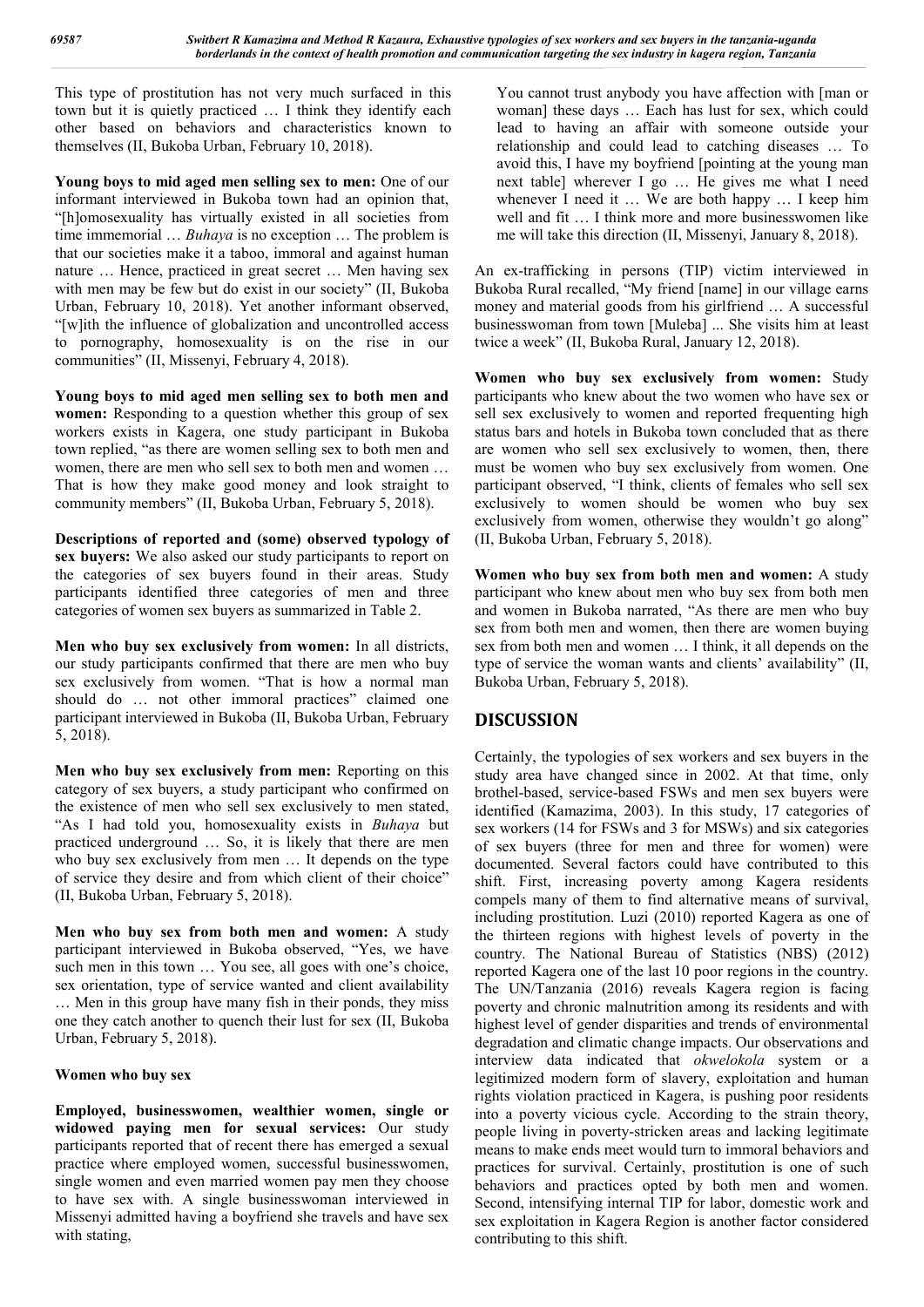Our observations and interview data demonstrate that internal TIP is practiced uncontrollably; the TIP control machinery from the regional, district to the grassroots levels is unaware of this responsibility as stipulated in The Anti-Trafficking in Persons Act No. 6 of 2008. Given poor conditions trafficked persons live in, some turn to prostitution as a survival strategy (MoHSW/NACP, 2010; Kamazima, *et al*., 2012a), a situation observed and reported facing women in the construction, fishing and agricultural camps, factories and manufacturing in the study area. Third, FSWs' reaction to regional and districts authorities' intention to end prostitution in Bukoba town, as response to HIV and AIDS, included changing their prostituting behaviors and practices. In order to avoid police roundups, for instance, the brothel-based FSWs operate as home-based; some streetwalkers pose as semi-streetwalkers while others prefer escorting clients within and outside the country. In turn, this has resulted into surfacing new categories of FSWs recorded in the study area. Fourth, our observations in Bukoba and Mutukula indicated that the mushrooming of entertainment and recreational venues has facilitated the emergency of recorded prostitution levels. For example, there are three night clubs, over twenty hotels that operate past mid night, several guest houses and a good number of bars and groceries in downtown Bukoba alone. As observed, these are hotspots for prostitution activities going on in the study area. Cheap and easy transport within a six km radius makes movement within and between downtown and the suburbs relatively easy for 24 hours. Use of cell phones makes communication cheap and quick. Much of Mutukula is becoming urbanized with new and descent places potential of prostitution acts. The establishment of the One Stop Border Post (OSBP) and other new business (the social clubs, for example) and relatively full time electricity availability, have fuelled social and economic development in the area. It suggests that prostitution is, in part, man-made, matching transformations taking place in the context in question. In other words, whether accepted or not, urbanization fuels prostitution activities in that space.

Fifth, some of the observed and reported categories of FSW in the study area are unanticipated aftermath of the on-going antiillegal fishing in Lake Victoria. For good reasons, the operation stated in 1998 but intensified in 2017/2018. The police on patrol confiscate illegal fishing nets and boat engines, burn illegal fishing nets, batter down or auction boats and arrest fishermen for trial, which has left many of them bankrupt. Majority of fishermen have left the fishing camps for other possible alternatives off the lake. Women who survived from prostituting in the camps have now invaded some towns on the mainland forming new categories of FSWs, the streetwalkers and the semi-streetwalkers, in particular. Finally, as reported by our study participants and observed, augmented globalization has opened up uncontrolled access to pornographic images on the internet, cell phones and print. As a result, viewers (young and old people alike) of these images and sex acts get tempted to practice what they see (Kamazima and Kakoko, 2017b). This behavior, in part, has contributed to the surfacing of 'new' recognized categories of both sex workers and sex buyers in the study area. Similarly, we observed that almost all FSWs (like other community members) owned and used cell phones to communicate. In this case, the use of (cell) phones or networks to make contacts was no longer a unique feature to a specific group of FSWs; hence in this context, the 'call girls category' was omitted from the presented typology.

Although not clearly stated by our study participant, it could be deduced from the two cases captured that 'male escort category' is unfolding. In the Missenyi case, the businesswoman admitted traveling with her 'boyfriend' for sexual satisfaction while away on business. She wished other women of her caliber could take the same course. The Muleba case signals that the businesswoman could ask for the young man's companionship during her business trips. In the two cases, the businesswomen would be buying sex from men and men selling sex to women but at the same time serving as male escorts. However, it should be emphasized that the categories presented are not fixed but fluid depending on context, time and space (Buzdugan, *et al.*, 2009; Kamazima, *et al.*, 2012b). For example, a streetwalker may work for five hours, and then go to a night club; get a client to serve overnight and whom she may end up escorting two days later! The female migrant category that surfaced in Mutukula in 2007 disappeared as the potential group of clients declined. It suggests that SWs' categories would emerge, survive and go given forces operating in the geographical area in question.

Sex work is so dynamic; there are no strict *borders* between categories but fluid *boundaries* allowing both vertical and horizontal mobility. Although SWs' have both similarities and differences that should inform interventions meant for them; their mobility between and among recognized categories depends the contention over category *boundaries* and the resultants meanings and functions FSWs attach to these *boundaries*. So, generalizing on the morality of SWs' behaviors and practices based on observed workplace or other characteristics could be stigmatizing and leading to shallow understanding of sexual behaviors and practices involved in prostitution. Commenting on the characteristics of a programmatically appropriate typology, Buzdugan, *et al.*, (2009) wrote, "Exhaustive typology (should include all FSW types practiced in the respective geographical area) ... To inform programmatic activities and aid targeting, identification, location and inclusion of sex workers within programs … To be programmatically useful a typology needs to be simple, easy to operationalize and comprehensive." We developed the typologies presented from the borderlanders' perspectives and observations conducted to inform health promotion and communication interventions targeting the sex industry in the borderlands. The typologies provide about seven criteria that could be used to (re)categorize sex workers and the sex buyers. In addition, the typologies would inform strategies intended to address behaviors and practices of both the sex workers and their clients (that is, prostituting women, men paying for sex, women buying sex from men or women and men offering sexual services to women and men). This is true and important because both the sex workers and the sex buyers are bridge populations that need to be reached by health promotion and communication interventions. Reaching both the sex workers and sex buyers in a single program might be (or seem) expensive and demanding. However, it is possible and important for realizing and sustaining behavior change for better health of targeted populations. We are contented; the typologies presented will be user-friendly and adequately comprehensive to achieve the intended goal(s).

#### **Conclusions and recommendations**

Our study contributes to the understanding of the comprehensive typologies of sex workers and sex buyers in Kagera Region.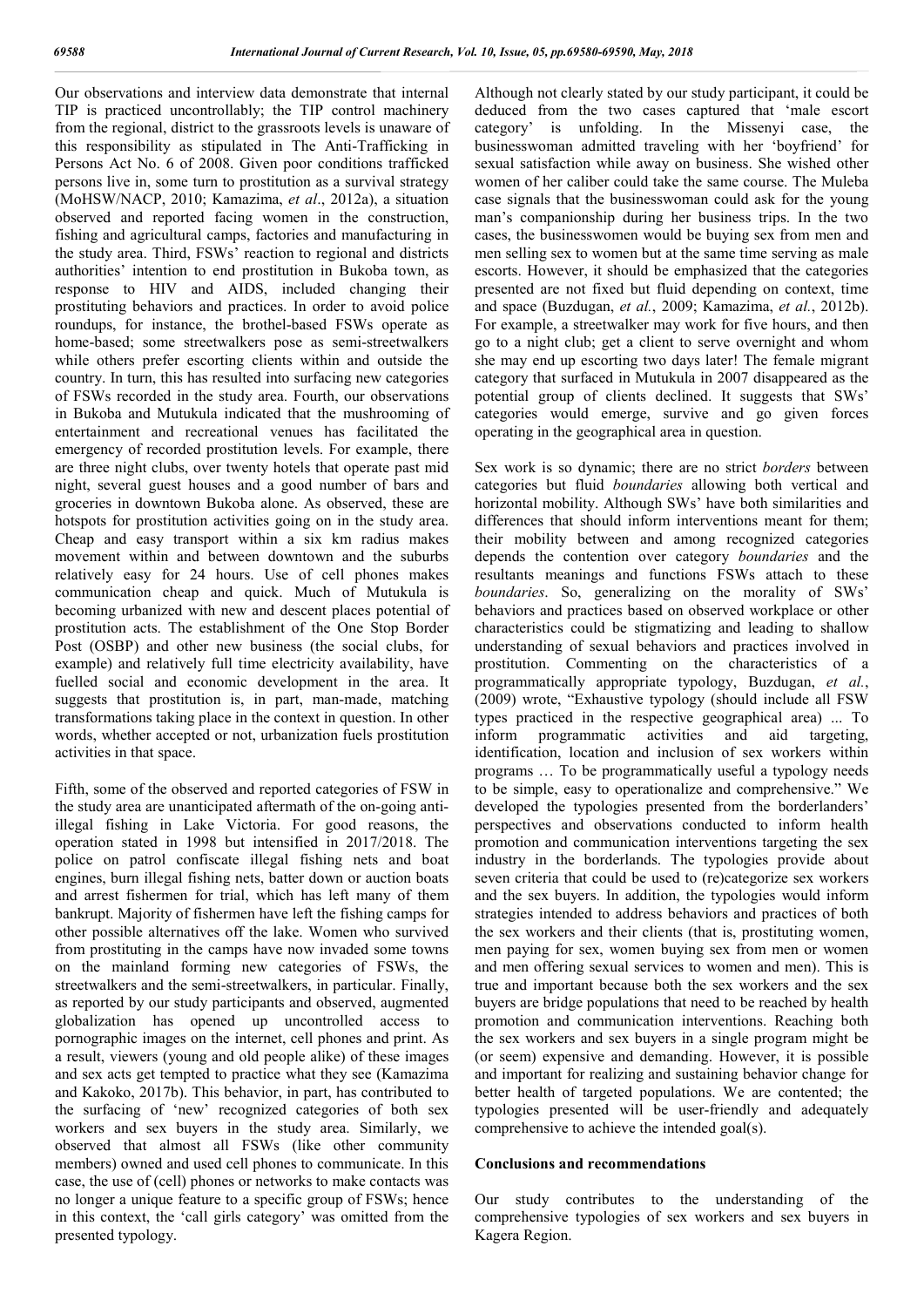Our findings would facilitate in planning, implementing, monitoring, evaluating and re-planning for geographical areaspecific or cross-border health promotion and communication targeting the sex industry in the borderlands as part of the African Union Border Program (AUBP) initiatives. Our understanding is that programs informed by in-depth understanding of targeted contexts would be more meaningful, socially and culturally accepted, thus potential of yielding better results. It is recommended that since sex workers' and sex buyers' categories change over time, conducting baseline studies to improve data presented in this paper would better inform health intervention programs aiming at improving the health status of individuals in the sex industry in the Tanzania-Uganda borderlands and elsewhere.

#### **Acknowledgement**

We acknowledge receiving financial support to conduct fieldwork in the four border districts on the Tanzania-Uganda border from the Rwechungura and Kwesigabo families, Kagera, Tanzania. We also recognize cooperation from our study participants and village, ward, division, district, and regional levels. They were always ready to share their knowledge and experiences even at short notes. We also acknowledge Dr. M. J. Ezekiel and N. P. Kwesigabo for reading and commenting on earlier versions of this paper.

## **REFERENCES**

- Ahaneky, H, Ross MW, Nyoni JE, Selwyn B, Trois C, Mbwambo J, Adeboye A and McCurdy S. 2016. Depression and HIV risk among men who have sex with men in Tanzania. AIDS Care. 28 Suppl1:140-147.
- Ao, TH, Noel ES, Eliasante JM, George RS and Kapiga SH. 2006. Human Immunodeficiency Virus Type 1 Among Bar and Hotel Workers in Northern Tanania: The Role of Alcohol, Sexual Behavior and Herpes Simplex Virus Type 2. Sex Transm Infect 33(3):163-169.
- Buzdugan, Raluca, Shiva S. Halli, and Frances M. Cowan. 2009. The female sex work typology in India in the context of HIV⁄AIDS. Tropical Medicine and International Health. 14(6):673-687. doi:10.1111/j.1365-3156.2009.02278.x [accessed October 2017]. Available at:
- Dandona, Lalit, Rakhi Dandona, G Anil Kumar, Juan Pablo Gutierrez, Sam McPherson, Stefano M Bertozzi and the ASCI FPP Study Team. 2006. How much attention is needed towards men who sell sex to men for HIV prevention in India? BMC Public Health.6:31 doi:10.1186/1471-2458-6-31. Available at http://www.biomedcentral.com/1471-2458/6/31
- Fuchs, Erin. 2013. The 6 Types Of Prostitutes And Where They Work. Business Insider. Nov. 6.
- Harcourt, C and Donovan, B (2005) The many faces of sex work. Sexually Transmitted Infections 81:201–206.
- Kamazima SR, Kazaura MR, Mangi EJ., Fimbo B. 2012a. Understanding the link between trafficking in persons and HIV and AIDS in Tanzania. Tanzania J Health Research 14(1): 75-83.
- Kamazima SR. 2003. Borders, Boundaries, Peoples and States: A Comparative Analysis of Post-independence Tanzania-Uganda border Regions. PhD Thesis. University of Minnesota.
- Kamazima, S. R. and M. R. Kazaura. 2012b. The typology of female sex workers in Dar es Salaam: Implications to HIV and AIDS interventions targeting female sex workers in

Tanzania. *East African Journal of Public Health*, 9(2): 62- 69.

- Kamazima, SR and Kakoko DVC. 2017b. Terms around heterosexual anal intercourse: Resources for behavior change communication in Tanzania. *Journal of Sociology and Development*. 1(1)80-95
- Kamazima, Switbert, R, Method R Kazaura and Neusta P Kwesigabo 2017a. Rethinking Key Steps Towards Effective Response Strategies against Prostitution Crackdown in Tanzania. BAOJ Hiv 3:024.
- Kapiga, SH, Noel ES, John FS, Boris R, Eliasante JM, Ireen EK, Rachel M, Wafale F and Max E. 2002. HIV-1 Epidemic Among Female Bar and Hotel Workers: Risk factors and Opportunities for Protection. JAIDS. 29:409- 417.
- Kingston, S. 2015. Women who buy sexual services in the UK. http://www.lancaster.ac.uk/law/research/why-our-researchmatters/women-who-buy-sexual-services-in-the-uk/
- Luzi, Lucia. 2010. Long-Term Impact of Health and Nutrition Status on education Outcomes for Children in Rural Tanzania. JEL classification:10. UNICEF IRC. Florence, Italy.
- Mannava P, Geibel S, King'ola N, Temmerman M, Luchters S (2013) Male Sex Workers Who Sell Sex to Men Also Engage in Anal Intercourse with Women: Evidence from Mombasa, Kenya. PLoS ONE 8(1): e52547. doi:10.1371/journal.pone.0052547
- Miles, MB and AM Haberman. 1994. Qualitative Data Analysis. Thousand Oaks. Sage.
- Ministry of Health and Social Welfare and National AIDS Control Programme, Tanzania (MoHSW/NACP) (2010) HIV Behavioral and Biological Surveillance Survey Among Female Sex Workers in Dar-es-Salaam. Dar-es-Salaam 2012.
- Ministry of Health and Social Welfare and National AIDS Control Programme, Tanzania. (MoHSW/NACP) (2014) Key Population Size and HIV Prevalence Study in Tanzania. Dar-es-Salaam.
- Ministry of Health and Social Welfare/National AIDS Control Program (MoHSW/NACP). 2010. Human Trafficking Baseline Assessment in Tanzania: Findings from Selected Regions. Dar es Salaam, Tanzania.
- Mishra, Shiva Raj and Sanjeev Raj Neupane. 2015. Differentiated typology of sex work and implication for HIV prevention programs among female sex workers in Nepal**.** Frontiers in Public Health. doi: 10.3389/fpubh.2015.00036 [accessed 12 October 2017]. Available at http//www.frontierin.org /lournal/ 10.3389/fpubh.2015.0003
- Mmbaga, EJ, Moen K, Makyao N, Mpembeni R, Leshabari MT. 2017. HIV and STI among men who have sex with men in Dodoma Municipality, Tanzania: a cross-sectional study. Sex Transm Infect 93(5):314-319.
- Mmbaga, JE, Moen K, Leyna GH, Mpembeni R, Leshabari MT. 2018. HIV Prevalence and Associated risk Factors Among Men Who Have Sex With Men in Dar-es-Salaam, Tanzania. *J Acquir Immune Defic Syndr*. 77(3):243-249.
- Mugera, I. (2008) Prostitution on the Rise in Mutukula. Masaka, Uganda News Report.
- NACP, India (nd.). The Operational Guidelines for Targeted Interventions for High Risk Groups (HRGs). New Delhi.
- National AIDS Control Organization (NACO). (2007) Annual HIV Sentinel Surveillance Country Report 2006. NACO, New Delhi.